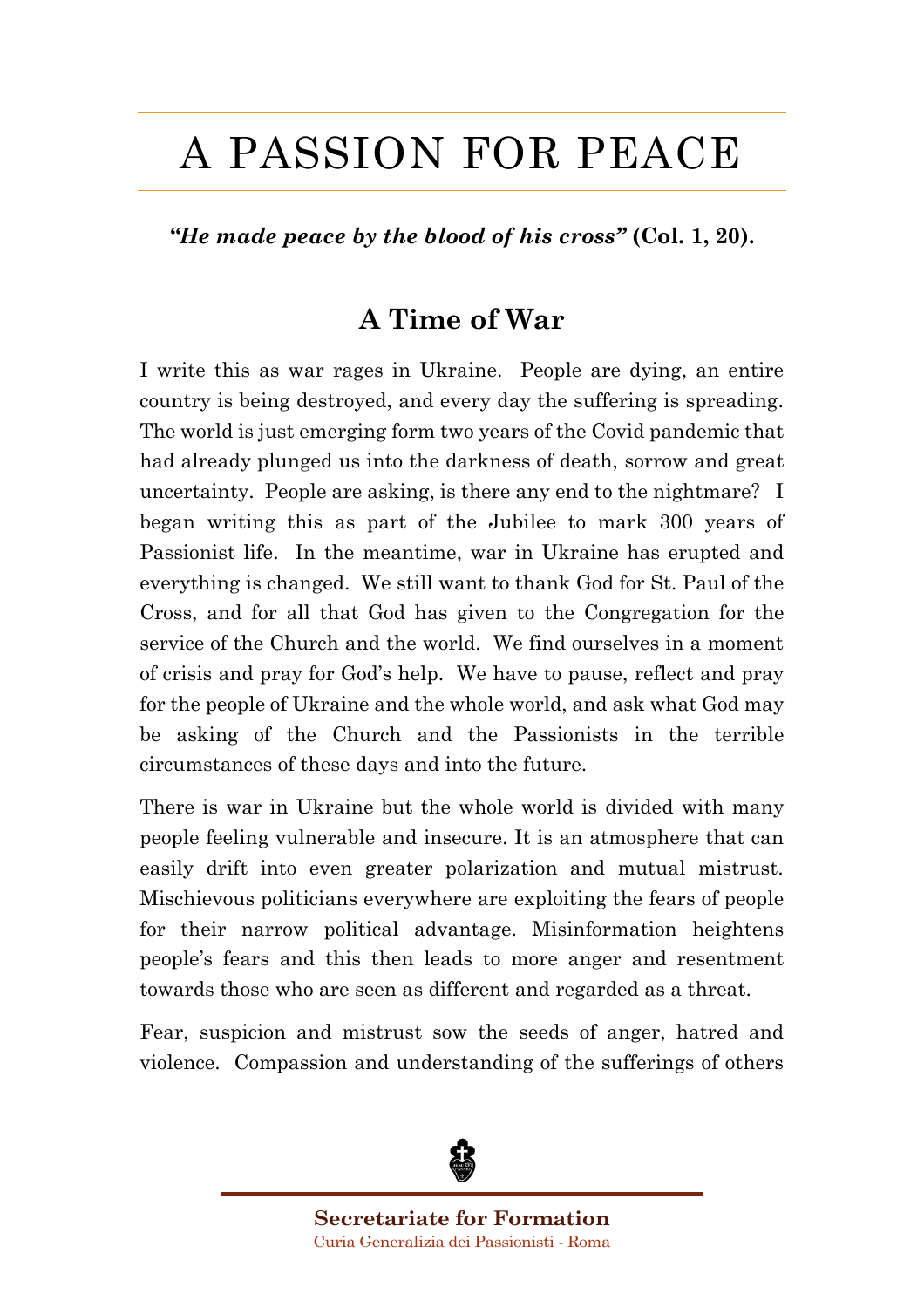become ever more difficult. Human decency and respect are soon forgotten. In these circumstances, our very humanity is at risk. The disciples of Jesus must be the first to resist the slide into inhumanity, and search for a way forward and a just solution to these many difficult issues.

# **A Mission of Peace**

Jesus announced the arrival of the Kingdom in his words and embodied it in his actions. The Church is the instrument designed by God to prolong the action and mission of Jesus in history. It is through the life and action of his Church, that Christ now acts in the world. What is this action? Like Jesus, the Church announces the arrival of the Kingdom and works to make it already tangible in the experience of love and truth, justice and peace, joy and reconciliation.

The life of the Kingdom can be summed up in the word *Shalom*, the peace that God longs for us and that only God can give. Jesus is the fulfillment of the promises of God announced by the prophet who looked forward to the Messiah, "in his days justice will flourish and peace till the moon fails" (Ps. 72). At the coming of the Messiah there will be no more war or conflict causing division, suffering and death: "They shall beat their swords into ploughshares and their spears into pruning hooks. Nation shall not lift up sword against nation, neither shall they learn war anymore" (Is. 2, 4). The new age will be marked by the peace foretold by the prophets (Is. 11 1-9) and that the Risen Jesus shares with his disciples and friends, "Peace be with you" (John 20, 19).

God wants *shalom* or peace for his people and his world. *Shalom* means wholeness and an end of division and fragmentation either in society, in the world or within the person. It means completeness, or fulfillment. It is a time of prosperity, justice and security, "They shall all sit under their own vines and under their own fig trees, and no one shall make them afraid" (Micah 4, 4). The kingdom of God means peace between humans, between the nations and with all the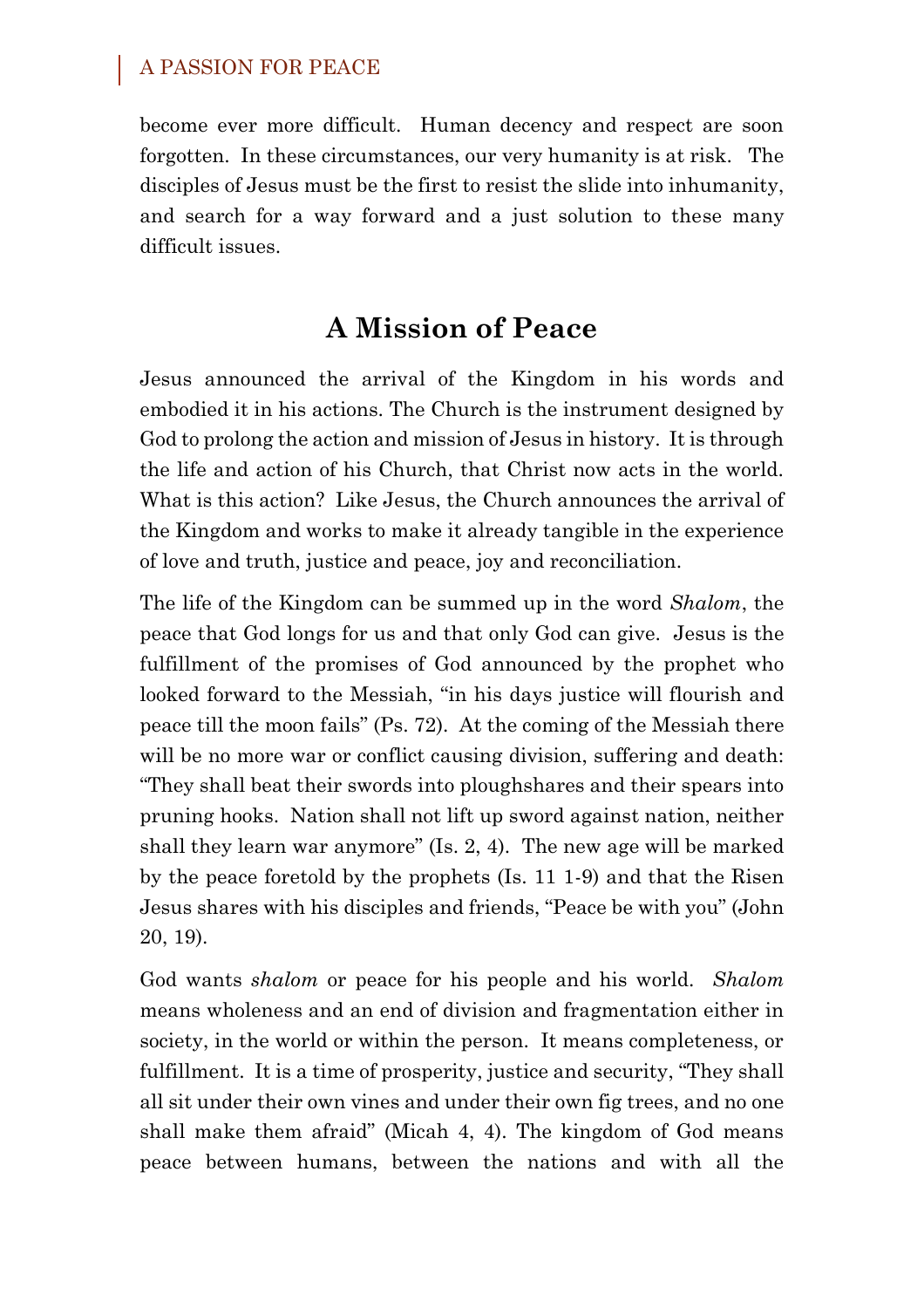creatures of the earth. The whole of God's creation will be at peace and there will be no more exploitation of people or of God's beautiful earth.

Jesus is the prince of peace who ushers in the Kingdom of God (Is 9, 5). Peace is the great sign of the Kingdom. The angels sing of this peace at the birth of Jesus (Luke 2, 14). Jesus was sent by the Father to proclaim the Good News that the Kingdom of God is at hand. It is the Good News of peace (Eph. 2, 17) and his mission is to be the one who will guide our steps into the way of peace (Luke 1, 79). Those who experience the salvation that Jesus brings are able to 'go in peace'" (Luke 7, 50: 8, 48). God's peace means the healing of every division and the reconciling of opponents. It is the peace the world craves but cannot give. Jesus is the prince of peace who by dying on the cross healed divisions, reconciled differences, and united all things in heaven and on earth.

In the peace of the Kingdom, all people are gathered and welcomed; people experience forgiveness and share the joy of being together. There are no more divisions or distinctions between Jews and Gentiles, rich and poor, the powerful and the weak. *Shalom* means that there are no more reasons for war or conflict; no more reasons for suspicion and resentment; no more reasons for anger and revenge. A new order has been inaugurated. It is the Kingdom of God.

The *Shalom* of the Kingdom of God means that the poor and the weak are blessed, the sorrowful experience comfort, the peacemakers are honored (Mat. 5, 3-12). In the Kingdom of God, there is no division or conflict between persons or nations. It is a state of harmony and unity where everyone is at home, everyone is blessed with plenty, and everyone is at peace.

After more than two thousand years, we ask where is the Kingdom? We long for peace and the end of war here and now. The Kingdom of God still seems very far from the world where conflict, violence and war are still bringing destruction, suffering and death every day. We are still waiting in joyful hope for the full revelation of the Kingdom. In the meantime, we do not stand idly by. The Church is on mission;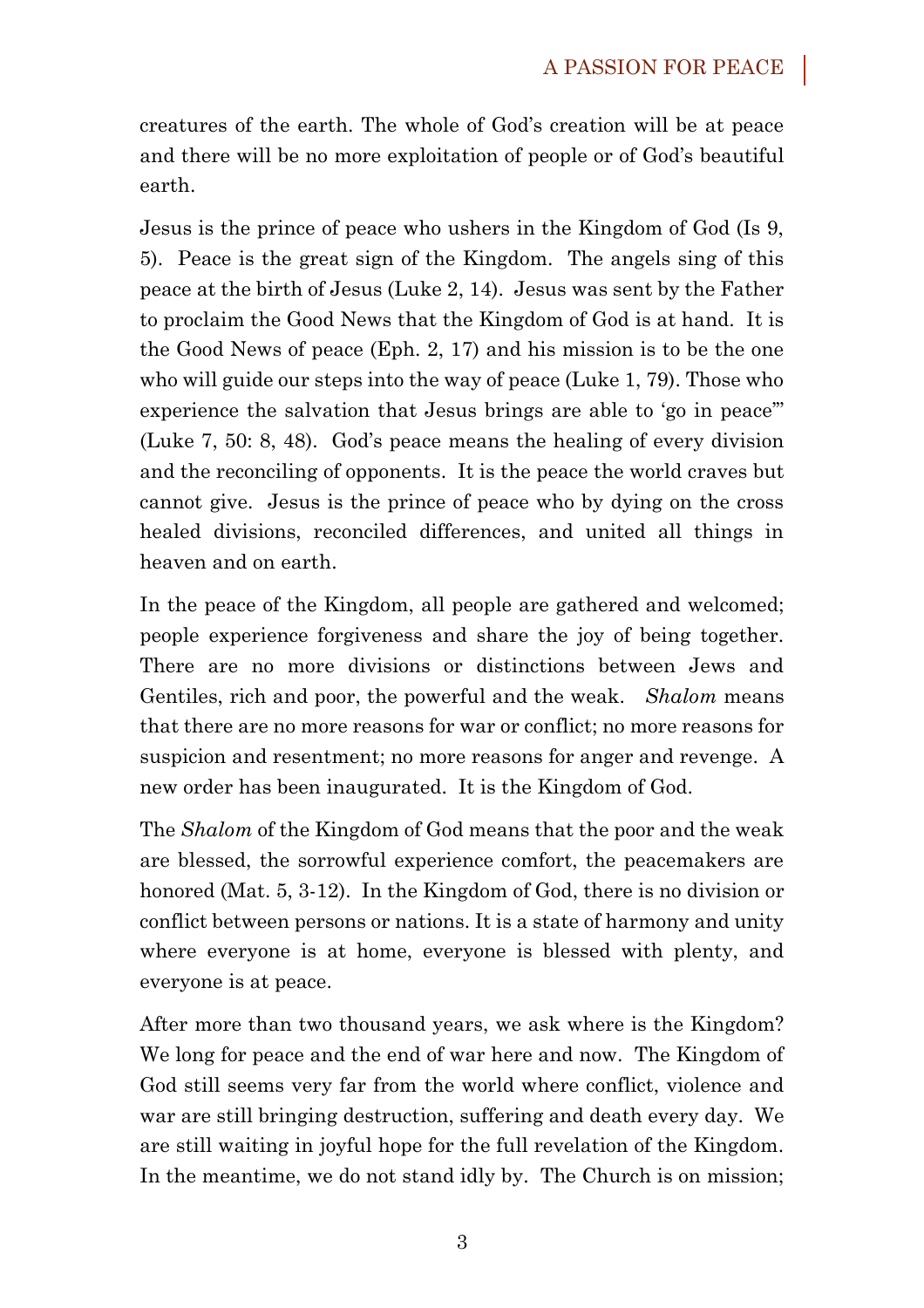the Church is the herald, the sacrament and the servant of the Kingdom of God. Every baptized Christian is called to be a peacemaker and to work for the arrival of God's Kingdom on earth as in heaven.

# **"My gift to the world is Peace."**

The entire Gospel is pervaded by the message of peace, from the singing of the angels at Bethlehem to the appearance of Jesus after the Resurrection. During his last meal with the disciples Jesus said, "Peace I leave you, my peace I give you" (John 14, 27). Peace is the great promise at the beginning and peace is the life-changing experience of the disciples who encounter the risen Lord. This is God's gift to the world today through the ministry of his Church.

"That earthly peace which arises from love of neighbour symbolizes and results from the peace of Christ which radiates from God the Father. For by the cross the incarnate Son, the prince of peace reconciled all people with God. By thus restoring all men and women to the unity of one people and one body, He slew hatred in His own flesh; and, after being lifted on high by His resurrection, He poured forth the spirit of love into the hearts of people" (G.S. 78).

Fired by the message of Vatican II, Pope Paul VI went to the UN as a pilgrim of peace. He appealed to the leaders of the world to work together for lasting peace and the end of all wars. "*No more war*", he pleaded.

True and lasting peace is God's wonderful gift. The peace of the Kingdom transforms the heart and fills us with new life. But the peace Jesus gives is not just for the individual. It is for the renewal of the whole world beginning with the Christian community (Eph. 4, 3).

Jesus's way is the way of peace and not physical force. In him the prophecy of Isaiah is fulfilled. He will preside over a dominion of boundless peace (Is. 9, 6). Jesus opposes violence and those who use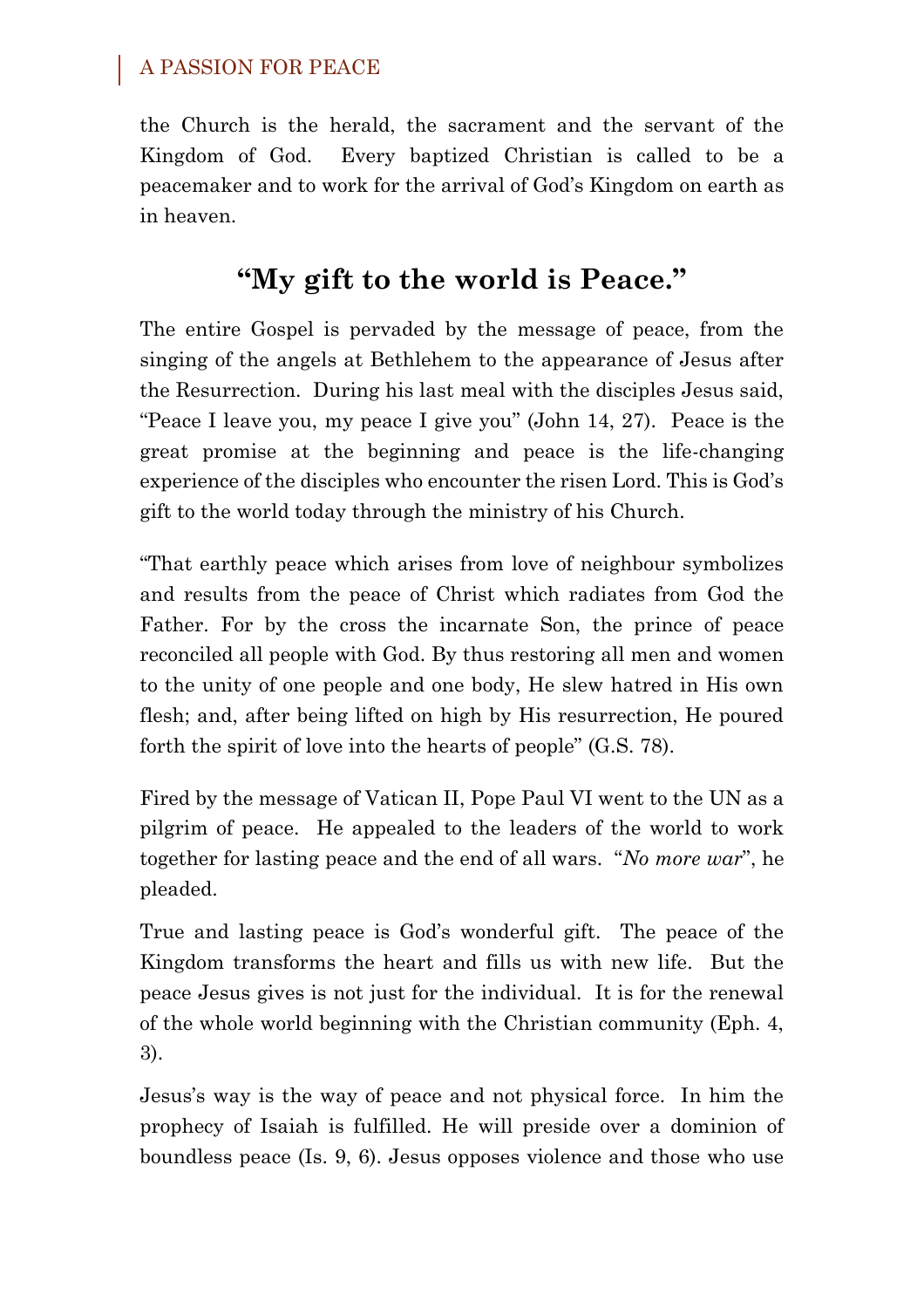it. When his life is threatened he prevents his followers from resorting to the sword (Mat. 26, 52). Like the apostles, we are sent out into the world with the Gospel of peace.

### **The Passionist Response**

The Messiah ushered in the messianic age of *Shalom*. The mission of the Church is to be the sign, instrument and prefiguring of the God's Kingdom of peace on earth as it is in heaven. Passionists share this mission of the Church to be the instruments of God's peace and the pointers to the Kingdom.

Jesus addressed his good news about the Kingdom to the suffering, despised and marginalised majority who suffered at the hands of the privileged elite in Jerusalem. At the heart of the Gospel message is the story of Jesus who suffered and gave his life for love of us and rose again to give us new life. In the passion of Jesus, God chose to identify with suffering humanity. When he was raised up on the cross Jesus drew the gaze of all people to the suffering inflicted on God's people everywhere by the powerful of this world. On the cross, Jesus pledges God's saving love for the suffering and brutalised people. He also pronounces judgement on those who inflict suffering on the innocent and the weak. Jesus brought God's kingdom of love, justice, and peace into the world and overturned the kingdoms of violence and injustice. On the cross, he reconciled heaven and earth (Col. 1,20) and broke down the walls of hatred, violence, and injustice that separate people (Eph. 2, 14).

The mission of the Passionists is to stand by Jesus in his suffering. Today that means to stand with the people of Ukraine and all the victims of war and violence. We are to be witnesses and instruments of his peace that overcomes all division and separation. The international Congregation of the Passion has communities in every continent, in contact with many different cultures and religions. We are ideally placed to participate in the great mission of the Church to be an instrument of peace, reconciliation and unity. We can do this by placing the cross at the center of our life and mission and recalling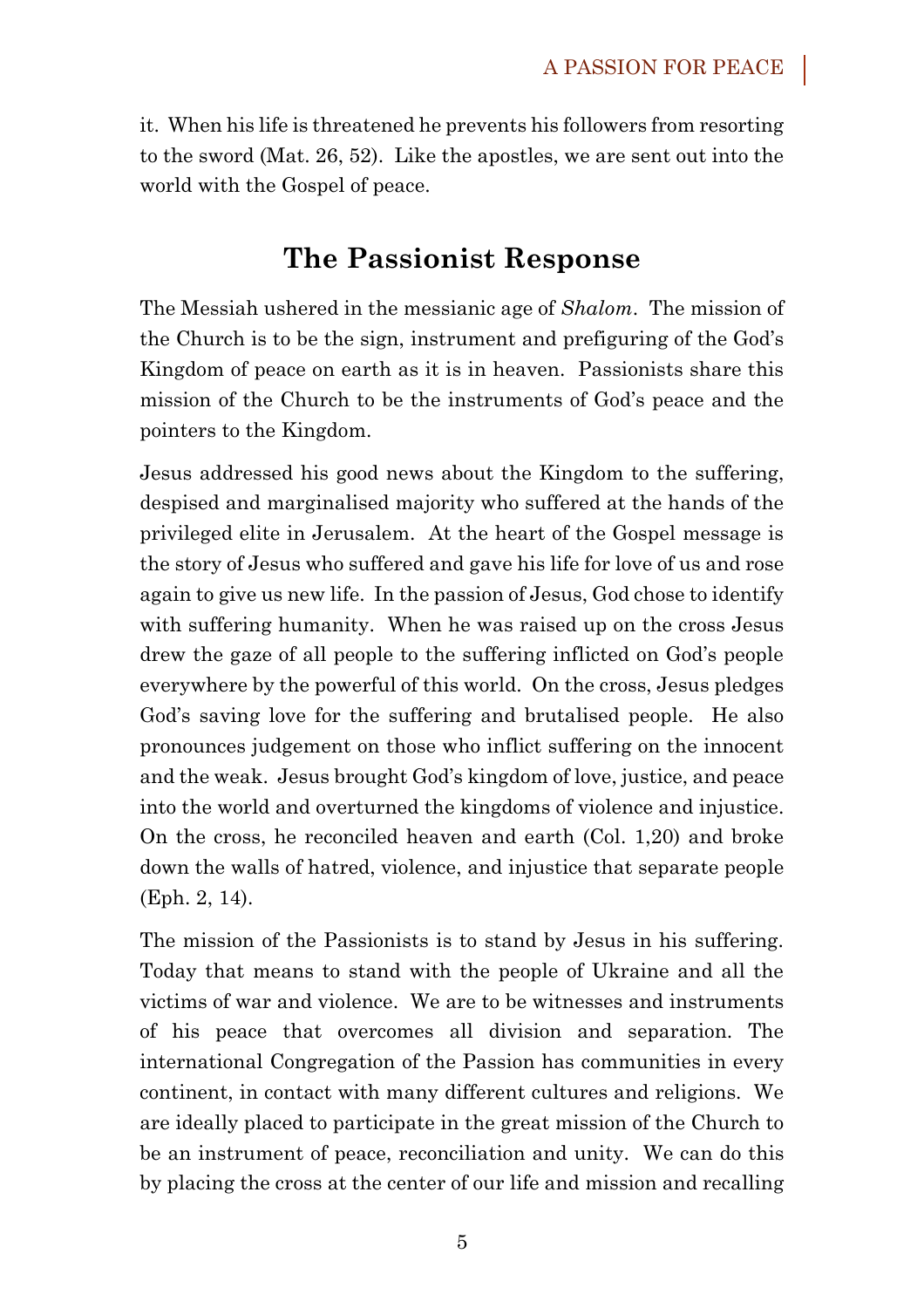#### A PASSION FOR PEACE

the words of Jesus "When I am lifted up I will draw all people to myself" (John 12, 32). Jesus came to make peace and to reconcile people by the blood of the cross (Col. 1, 20).

The mission of the Passionists is part of the universal mission of the Church to be the sign and sacrament of the unity of all people. In *Gaudium et Spes* we read, "By virtue of her mission to shed on the whole world the radiance of the Gospel message, and to unify under one Spirit all men and women of whatever nation, race or culture, the Church stands forth as a sign of that brotherhood which allows honest dialogue and gives it vigour" (92). Passionists share in this mission of promoting the unity of all people and the healing and reconciliation of every division.

In these times, our mission has become clearer than ever. Together with the whole Church we hear the call of the Father to gather the whole of humanity into the one family of God. We make our own this vision of the Church and her mission to bring the Good News to all people for the renewal and transformation of the whole world.

The cross is the tree of life around which all people can gather to be nourished, healed and saved. The great challenge facing us is to find the most effective ways and means of doing this. We will continue to preach the Gospel to those believers who gather for worship or who come to us. More than ever, we will go out to those who do not know Jesus or who have moved away from the Church. We remember that the preaching of the Good News is always accompanied by the gift of peace (Luke 10, 5).

## **Pacem in Terris**

The great encyclical and last will and testament of Good Pope St. John XXIII, *Pacem in Terris*, opened up new dimensions of the Church's mission to the world. From now on the whole Church is dedicated to the promotion of the peace and well-being of the whole world. This is our mission too. In these times of war and the increasing tension and mistrust among people and nations, we need to double our efforts and intensify our prayers for God's peace to reign in the world. In this